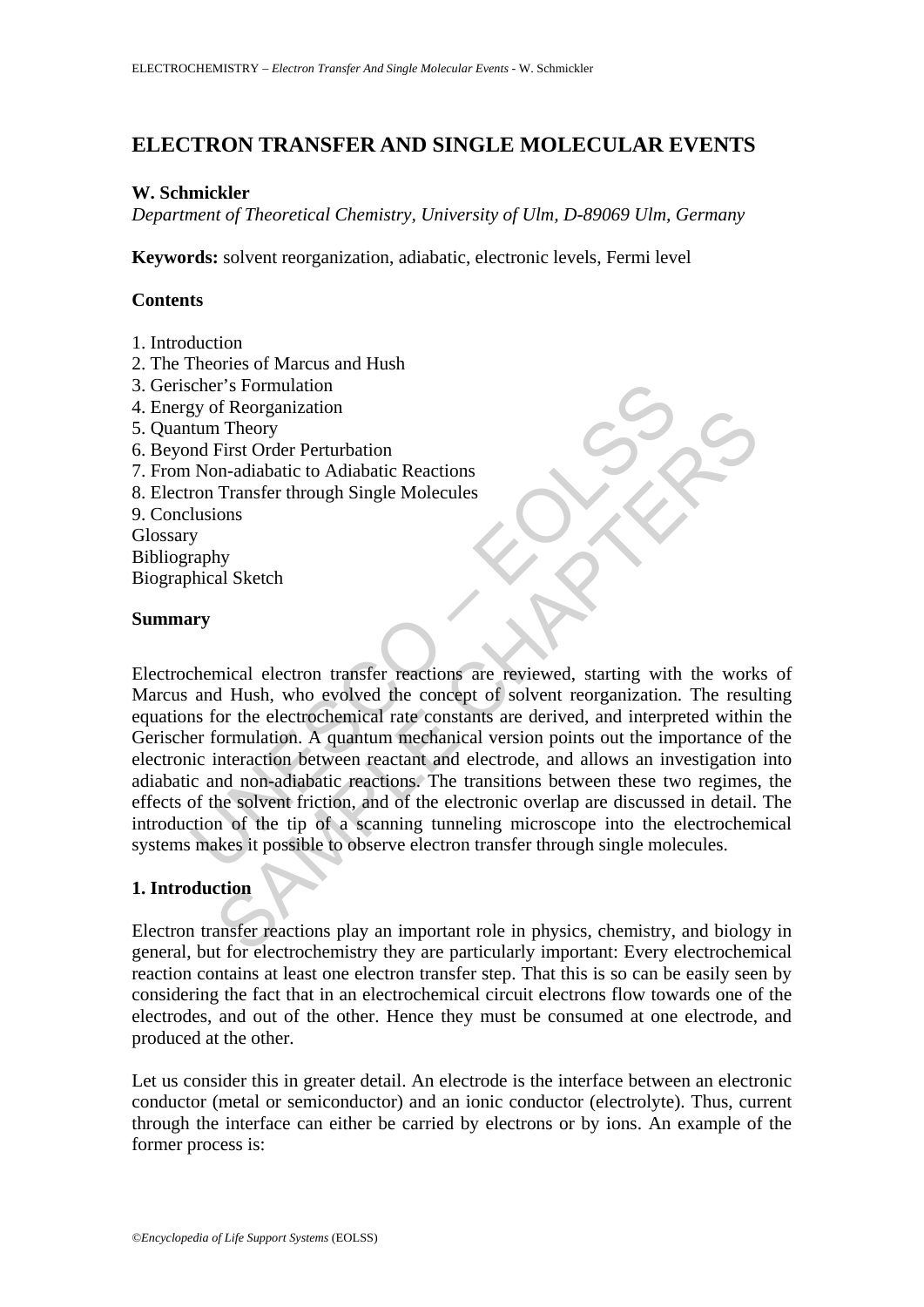$$
[Fe(H2O)6]2+(sol) \rightleftharpoons [Fe(H2O)6]3+(sol) + e-(met)
$$
\n(1)

occurring at the interface between a metal and an aqueous solution; 'sol' and 'met' indicate that the particle is in the solution or in the metal. Obviously, in this example only an electron is transferred from the solution to the metal, or vice versa. This is what happens in a proper electron transfer reaction, and in this article we will be concerned with these processes, taking place on metal electrodes.

Even when an ion is exchanged between electrode and solution, as in the reaction:

$$
Cu^{2+}(sol) + 2e^{}(met) \rightleftharpoons Cu(met)
$$
 (2)

an electron has been transferred to the ion. However, such ion-transfer reactions involve crystallographic aspect and desolvation, and are not treated here. The rate constants of chemical reactions typically have the form:

$$
k = A \exp{-\frac{E_{\text{act}}}{k_{\text{B}}T}}
$$
 (3)

where *A* is nearly independent of temperature,  $E_{\text{act}}$  is the activation energy, and  $k_{\text{B}}$  is the Boltzmann constant.  $E_{\text{act}}$  can be though of as the height of the energy barrier, which the system has to overcome in order to react.

From has been transferred to the ion. However, such ion-transfer re-<br>
gyraphic aspect and desolvation, and are not treated here.<br>
constants of chemical reactions typically have the form:<br>  $\exp{-\frac{E_{\text{net}}}{k_B T}}$ <br>
A is nearly has been transferred to the ion. However, such ion-transfer reactions inversible capacities and desolvation, and are not treated here.<br>
Mesonstants of chemical reactions typically have the form:<br>  $\frac{E_{\text{sec}}}{k_B T}$ <br>
s near The rate of an electron transfer reaction depends on the electrode potential: a high potential attracts electrons and thus favors the oxidation, while a low potential will favor reduction. The rate can be expressed through the deviation from the equilibrium potential, which is denoted as the overpotential  $\eta$ .

Phenomenologically, the rate constant for the oxidation is described by the Butler-Volmer law:

$$
k_{ox} = k_0 \exp \frac{\alpha e_0 \eta}{k_B T}
$$
 (4)

where  $k_0$  is the rate at equilibrium, and  $e_0$  the unit of charge.  $\alpha$  is a phenomenological constant known as the transfer coefficient. It signifies to what extent the overpotential affects the activation energy, and for simple electron transfer it is of the order of  $\alpha \approx 1/2$ . A corresponding relation holds for the reduction reaction.

Electrochemical electron transfer belongs to the wider class of electron transfer in solutions. The theory of these reactions started with the works of Marcus and Hush, who were faced with the following problem: The exchange of an electron between two reactants in a solution, a distance of the order of one nanometer apart, should occur by tunneling, i.e. a rapid, classically forbidden transition in which the electron passes through any intervening barrier. Hence the exchange was expected to be very fast and to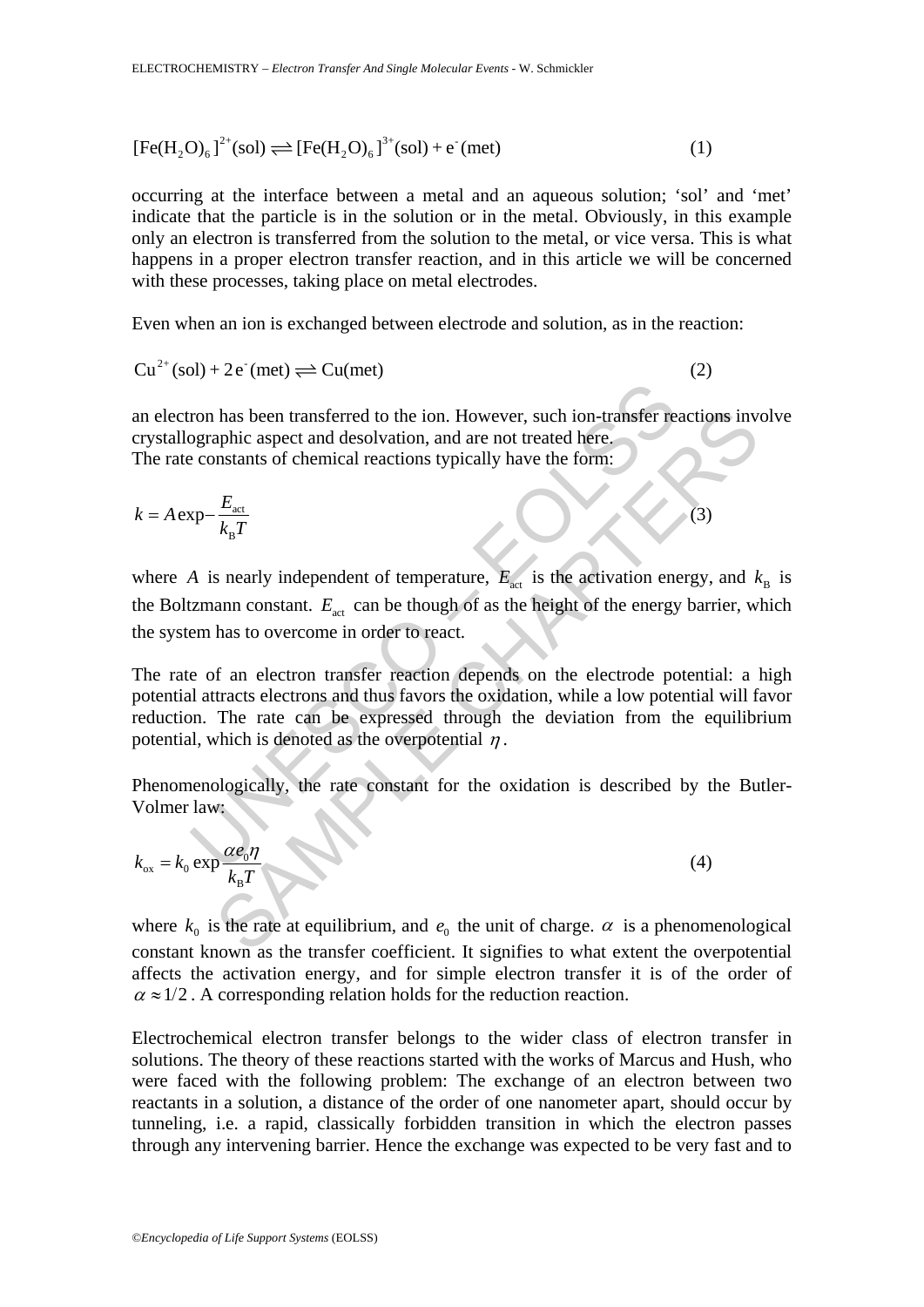not require an energy of activation. In reality, such electron transfer reactions do require an energy of activation, and are not as fast as a simple tunneling mechanism would suggest. The answer to this puzzle is, that the change of the charge that accompanies the electron transfer, entails a change in the solvation, a reorganization of the solvent. While the transfer of an electron is fast and occurs on the time-scale of  $10^{-16} - 10^{-15}$  s, the solvent reorganization requires a reorientation of the molecules, which takes about one thousand times longer. If an electron were to pass from a reactant A to a reactant B without prior solvent reorganization, the products  $A^+$  and  $B^-$  would find themselves in a solvent environment that would not correspond to their charges. Consequently, the system would have a high energy, and the electron would immediately return. Therefore, electron transfer is preceded by a partial reorganization of the solvent to an intermediate state, and this process requires an activation energy and slows the reaction down.

diate state, and this process requires an activation energy and slot dideas, whose quantitative aspects will be treated below, wered to electrochemical electron transfer. There is, however, ce: electrodes are either metals These ideas, whose quantitative aspects will be treated below, were immediately transferred to electrochemical electron transfer. There is, however, an important difference: electrodes are either metals or semiconductors, and both have a continuum of electronic levels; in contrast, molecules have discrete levels. As was realized by Levich and Dogonadze, and a little later by Gerischer, this entails some important differences, especially for reactions with a large free energy.

The theories of Marcus and Hush apply only to so-called outer sphere reactions, in which no chemical bonds are formed or broken, and we shall limit ourselves to this class of reactions here. Also, we shall only consider reactions at metal electrodes. Reactions on semiconductors, while certainly of interest, are mainly governed by the occupation of the conduction and valence band, and less by the dynamics of electron transfer.

## **2. The Theories of Marcus and Hush**

as, whose quantitative aspects will be treated below, were immediated ecloctochemical electron transfer. There is, however, an impore electrodes are either metals or semiconductors, and both have a continual in Dogonadze, These theories were originally formulated for homogenous outer-sphere electron transfer reactions in polar solvents, which do not involve the breaking or formation of a bond. They are based on the idea that the electron transfer is accompanied by the reorganization of the reactants' solvation spheres. For a quantitative description, the response of the solvent is divided into a slow part, which is the response of the nuclei, and a fast part due to electronic interactions. The fast part is supposed to follow the motion of the transferring electron instantaneously; therefore it affects, or renormalizes, the energy of the system, but does not require an energy of activation. In contrast, the motion of the nuclei is much slower, and determines the energy of activation. In addition to the reorganization of the solvent, electron transfer may also be accompanied by a reorganization of the reactant's ligands, the inner sphere.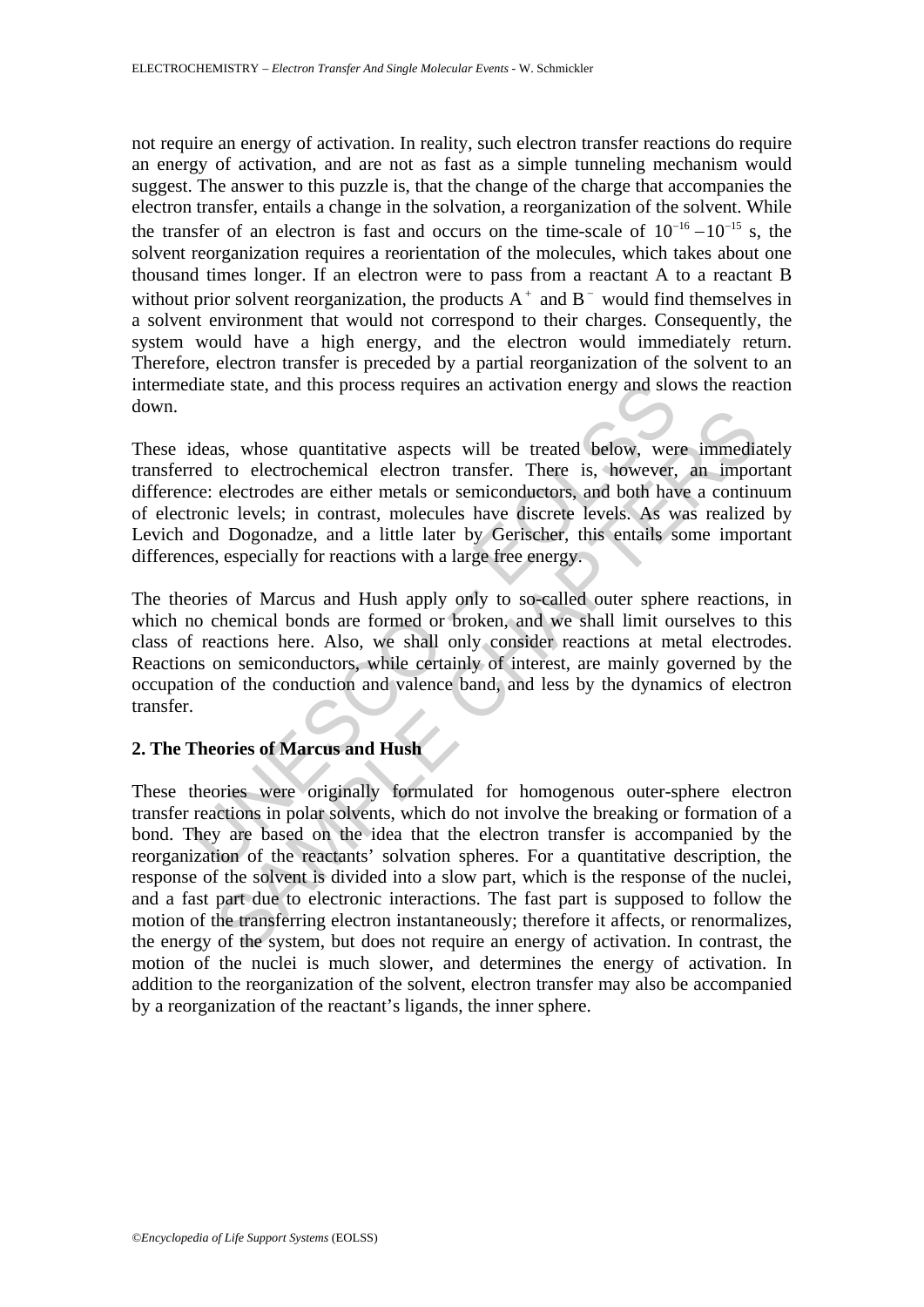

Figure 1. Simplified, one-dimensional potential energy surfaces for electron transfer.

AG <br>  $\Delta G$   $\Delta E_{\text{act}}$ <br>
4<sub>i</sub><br>
2 1. Simplified, one-dimensional potential energy surfaces for election<br>
ic idea can be understood in terms of a simple, one-dimensional p<br>
be specific, we consider electron transfer from a r Simplified, one-dimensional potential energy surfaces for electron transformational potential energy surfaces for electron transformation of a simple, one-dimensional picture (see specific, we consider electron transfer f The basic idea can be understood in terms of a simple, one-dimensional picture (see Fig. 1). To be specific, we consider electron transfer from a reactant with charge  $q_i$  to a metal electrode, resulting in a reactant with charge  $q_f = q_i + 1$ . The state of the slow part of the solvent can be characterized by a single generalized solvent coordinate  $q$ , which upon proper normalization has the following meaning: A solvent in the state *q* would be in equilibrium with a reactant of charge  $q$ . In the initial state i, the system is in equilibrium for  $q = q_i$ , so that the potential energy  $U_i(q)$  has its minimum there. Correspondingly, the potential energy  $U_f(q)$  for the final state has its minimum at  $q_f$ . To a first approximation, both potential energy curves can be approximated by harmonic oscillator potentials, i.e. two parabolas with their minima at different positions:

$$
U_{i}(q) = \frac{1}{2}m\omega^{2}(q - q_{i})^{2} \qquad U_{f}(q) = \frac{1}{2}m\omega^{2}(q - q_{f})^{2} + \Delta G
$$
 (5)

where *m* is the effective mass,  $\omega$  the frequency, and  $\Delta G$  is the energy change, which can be identified with the change in the free energy, since a one-dimensional picture implies an average over all other degrees of freedom. Notice that is has been assumed, that the frequency does not change between initial and final state. The energy of activation  $E_{\text{act}}$  is the difference in energy between the crossing point of the two parabolas, which corresponds to the activated state, and the energy of the initial state. A simple calculation gives: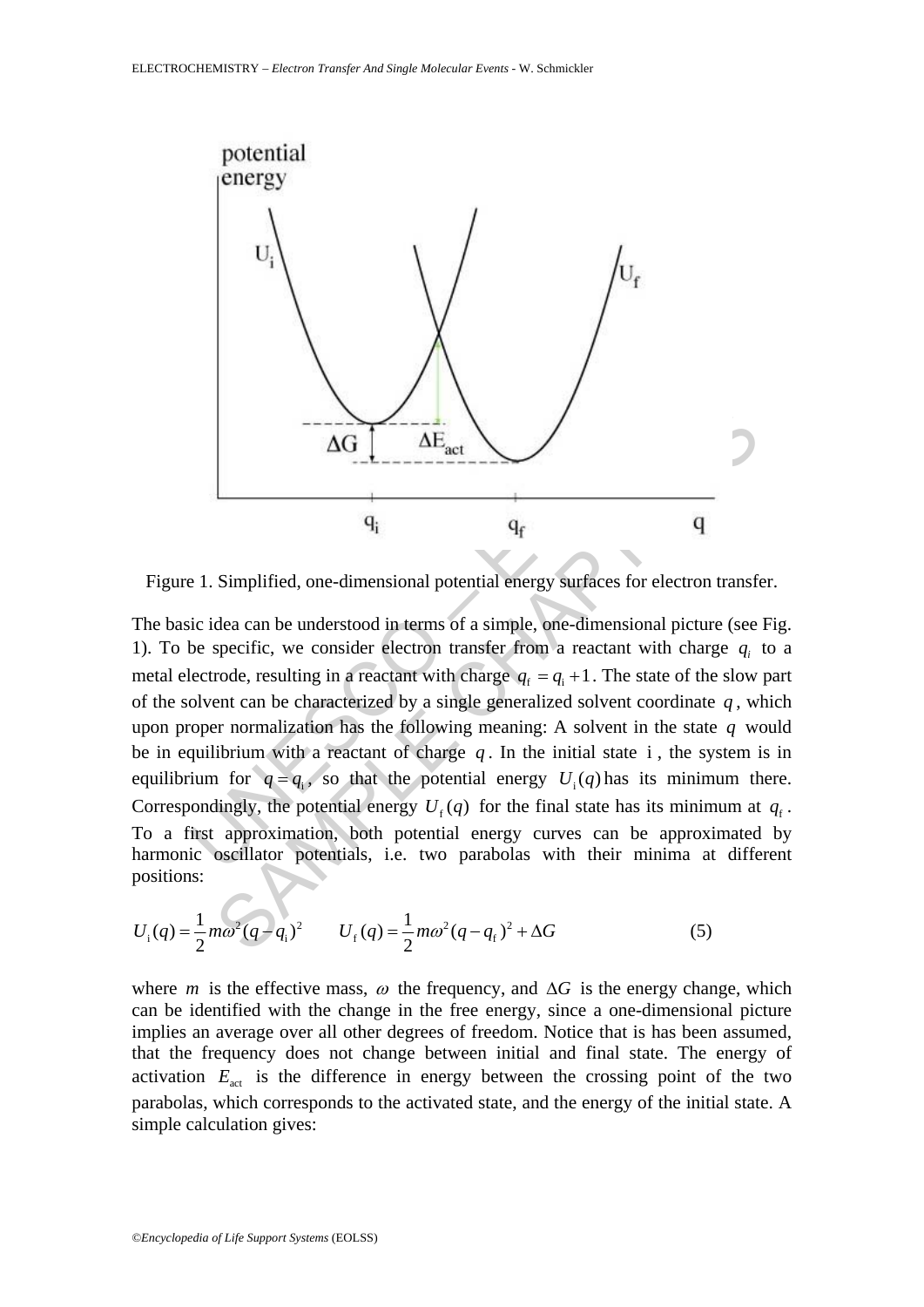$$
E_{\text{act}} = \frac{(\lambda + \Delta G)^2}{4\lambda} \quad \text{where} \quad \lambda = \frac{1}{2} m\omega^2 (q_i - q_f)^2 \tag{6}
$$

Here,  $\lambda$  is the energy of reorganization associated with the electron transfer; it is the most important parameter of this theory. The same equation can be derived in a multidimensional model, in which a large number of modes are reorganized. The energy of reorganization contains then a sum over all contributing modes  $v$ :

$$
\lambda = \sum_{\nu} = \frac{1}{2} m \omega^2 (q_{i,\nu} - q_{f,\nu})^2
$$
\n(7)

1 transfer can thus be visualized in the following way (see Fig. 1<br>is in the well  $U_i(q)$ . A thermal fluctuation of the solvent brings it<br>etween the two surfaces  $U_i$  and  $U_f$ . At this point, electron tra<br>without change of n the well  $U_i(q)$ . A thermal fluctuation of the solvent brings it to the cros<br>
een the two surfaces  $U_i$  and  $U_f$ . At this point, electron transfer can<br>
nout change of energy, and the system then relaxes towards its<br>
nosi Electron transfer can thus be visualized in the following way (see Fig. 1): Initially, the system is in the well  $U_i(q)$ . A thermal fluctuation of the solvent brings it to the crossing point between the two surfaces  $U_i$  and  $U_f$ . At this point, electron transfer can take place without change of energy, and the system then relaxes towards its new equilibrium position  $q_f$ . If electron transfer takes place every time that the system is on the saddle point, the reaction is said to occur adiabatically; otherwise it is non-adiabatic. An adiabatic reaction implies a strong electronic interaction between reactant and electrode.

The theories of Marcus and Hush assume an adiabatic transfer. Originally, the preexponential factor of the reaction rate was identified with the collision frequency between the reactants. However, later it was realized that the fluctuation required for the transfer is better considered as the result of a random or Brownian motion of the solvent, which is governed by its viscosity or, equivalently, by its internal friction. The resulting expression for the reaction rate is:

$$
k = \gamma \exp{-\frac{(\lambda + \Delta G)^2}{4\lambda k_B T}}
$$
 (8)

where  $k_B$  is the Boltzmann constant, *T* the temperature, and  $\gamma$  is the friction coefficient.

In electrochemical reactions, the reaction free energy can be expressed through the overpotential  $\eta$ ; for electron transfer to the electrode (anodic reaction) this reads:  $\Delta G = -e_0 \eta$ . So, to a first approximation, we can apply Eq. (8) to electrochemical reactions by identifying  $\Delta G$  with  $-e_0 \eta$ , and this works quite well near equilibrium. Indeed, for  $|e_0 \eta| \ll \lambda$ , the terms of order  $(e_0 \eta)^2$  can be neglected, and the rate equation attains the same form as the Butler-Volmer law with a transfer coefficient  $\alpha = 1/2$ , where  $\alpha = -k_B T \partial \ln k / \partial (e_0 \eta)$  (c.f. Eq. (4)).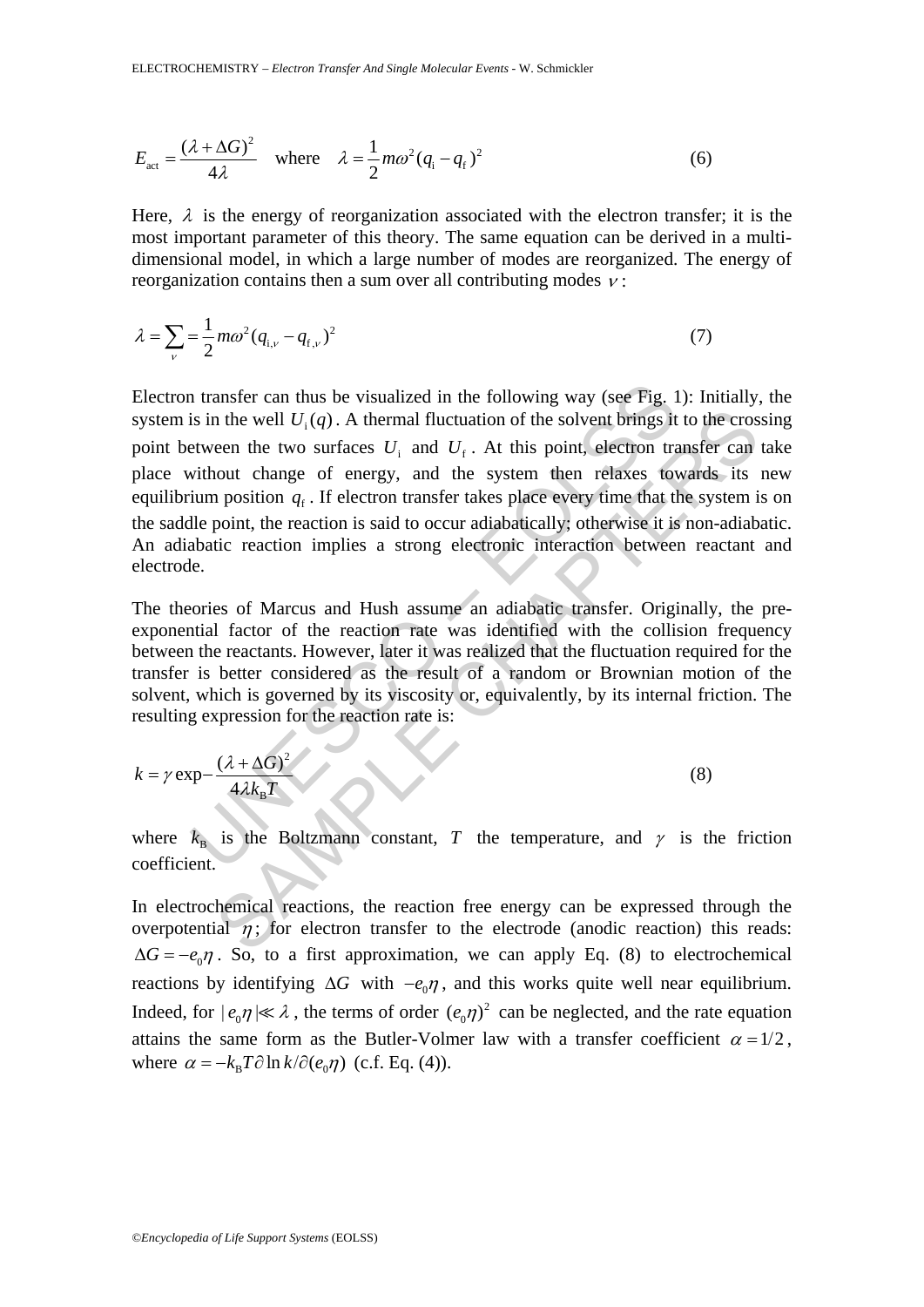

Figure 2. The Fermi-Dirac distribution; the Fermi level has been set to zero, and the energy is measured in terms of the thermal energy  $k_{\rm B}T$ .

0.0 – – 4 – 0<br>
E<br>
E<br>
e 2. The Fermi-Dirac distribution; the Fermi level has been set to<br>
energy is measured in terms of the fhermal energy  $k_B T$ .<br>
Pure the formal energy is measured in terms of the fhermal energy  $k_B T$ .<br> 6.0<br>
The Fermi-Dirac distribution; the Fermi level has been set to zero, and the energy is measured in terms of the thermal energy  $k_nT$ .<br>
For a more exact treatment we have to consider the electronic properties<br>
rode in However, for a more exact treatment we have to consider the electronic properties of a metal electrode in greater detail. The electronic states on a metal are not discrete, but form energy bands. At  $T = 0$  these bands are filled up to a highest level known as the Fermi level, whose energy is denoted as the Fermi energy  $E<sub>F</sub>$ : all levels below the Fermi energy are filled, all levels above are empty. At finite temperatures thermal excitations may raise electrons from below the Fermi level to an empty level above, leaving an unfilled state, or hole, behind. The probability  $f(\epsilon)$  that an electronic level is occupied is then given by the Fermi-Dirac distribution:

$$
f(\epsilon) = \frac{1}{1 + \exp{\frac{\epsilon - E_F}{k_B T}}}
$$
(9)

The shape of this distribution is shown in Fig. 2; for low temperatures it goes over into a step function, and for many applications this is a good approximation even at room temperature, where  $k_{\text{B}}T \approx 0.025 \text{ eV}$ .

Near equilibrium, electron exchange occurs mainly near the Fermi level, but in general a reduced species can donate an electron to any empty level on the metal. If an electron is transferred to a level with an energy  $\varepsilon$  above the Fermi level, the free energy for this process is reduced by this amount, resulting in an activation energy of:

$$
E_{\text{act}}(\eta, \epsilon) = \frac{(\lambda + \epsilon - e_0 \eta)^2}{4\lambda} \tag{10}
$$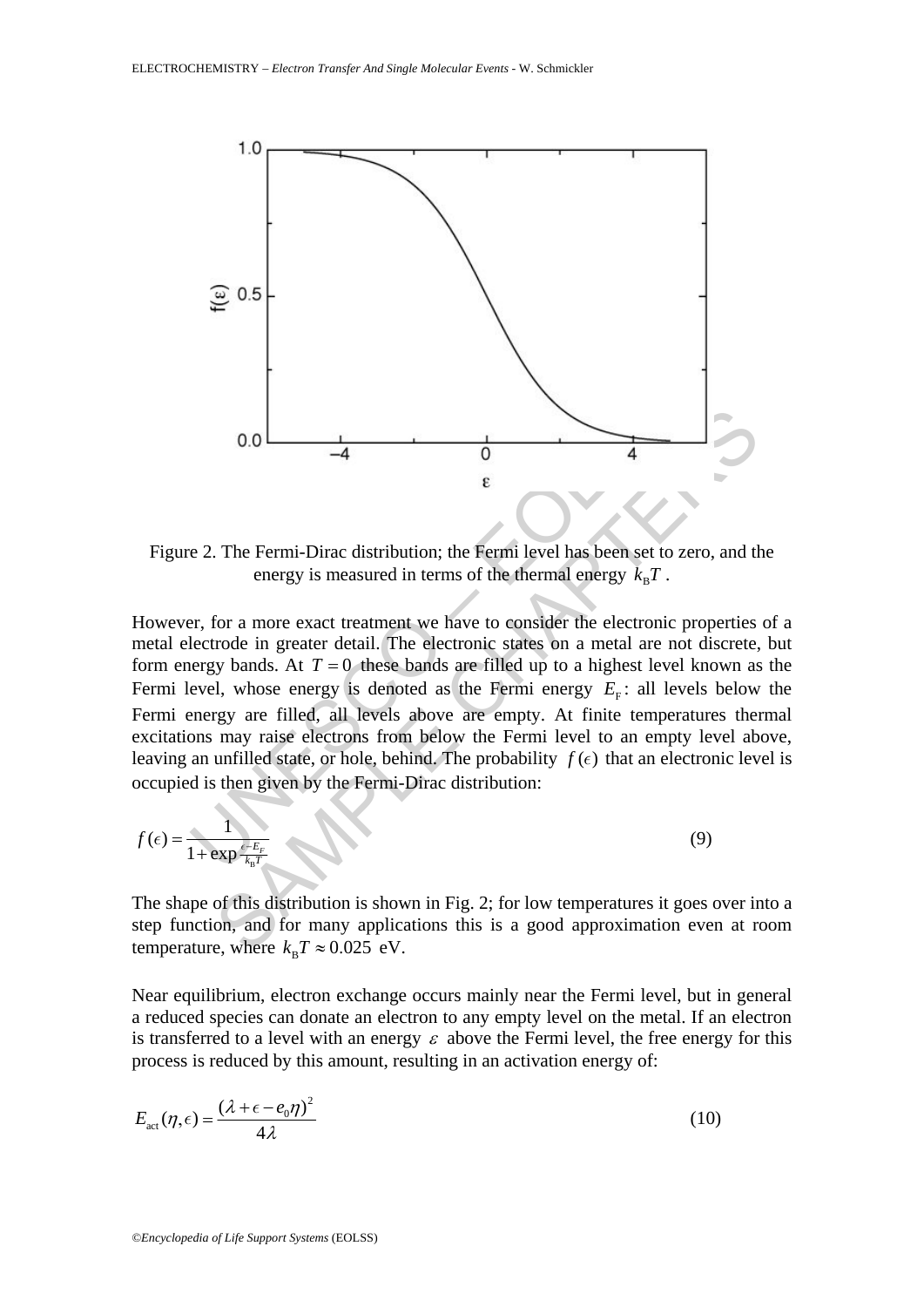The probability of finding an empty level on the metal to which the electron can be transferred is:  $\rho(\epsilon)[1 - f(\epsilon)]$ , where  $\rho(\epsilon)$  is the density of electron levels on the metal surface. The total electrochemical rate for the anodic direction is obtained by integrating:

$$
k_{\rm a} = \gamma \int [1 - f(\epsilon)] \rho(\epsilon) \exp{-\frac{(\lambda + \epsilon - e_0 \eta)^2}{4\lambda k_{\rm B}T}} d\epsilon
$$
 (11)

The integral is over all states in the conduction band, but for practical purposes it may be extended to −∞ and ∞ , since the width of the conduction band is much larger than the energy of reorganization, which is typically in the range  $0.5 - 1$  eV, and also much larger than  $e_0 \eta$ , since the applied overpotential rarely exceeds 1 V. Also, in many cases the metal density of states can be taken as constant in the vicinity of the Fermi level, and taken in front of the integral. The resulting form of the rate constant, as a function of the overpotential, is shown in Fig. 3. For high overpotentials, it attains a constant limit:



Figure 3. Normalized rate constant for the anodic direction as a function of the overpotential, for various energies of reorganization.

The corresponding equation for the cathodic direction – electron transfer from the metal to the reactant – can be obtained by changing a few signs. Electrons can only be transferred from occupied levels of the metal, and the effect of the overpotential is reversed: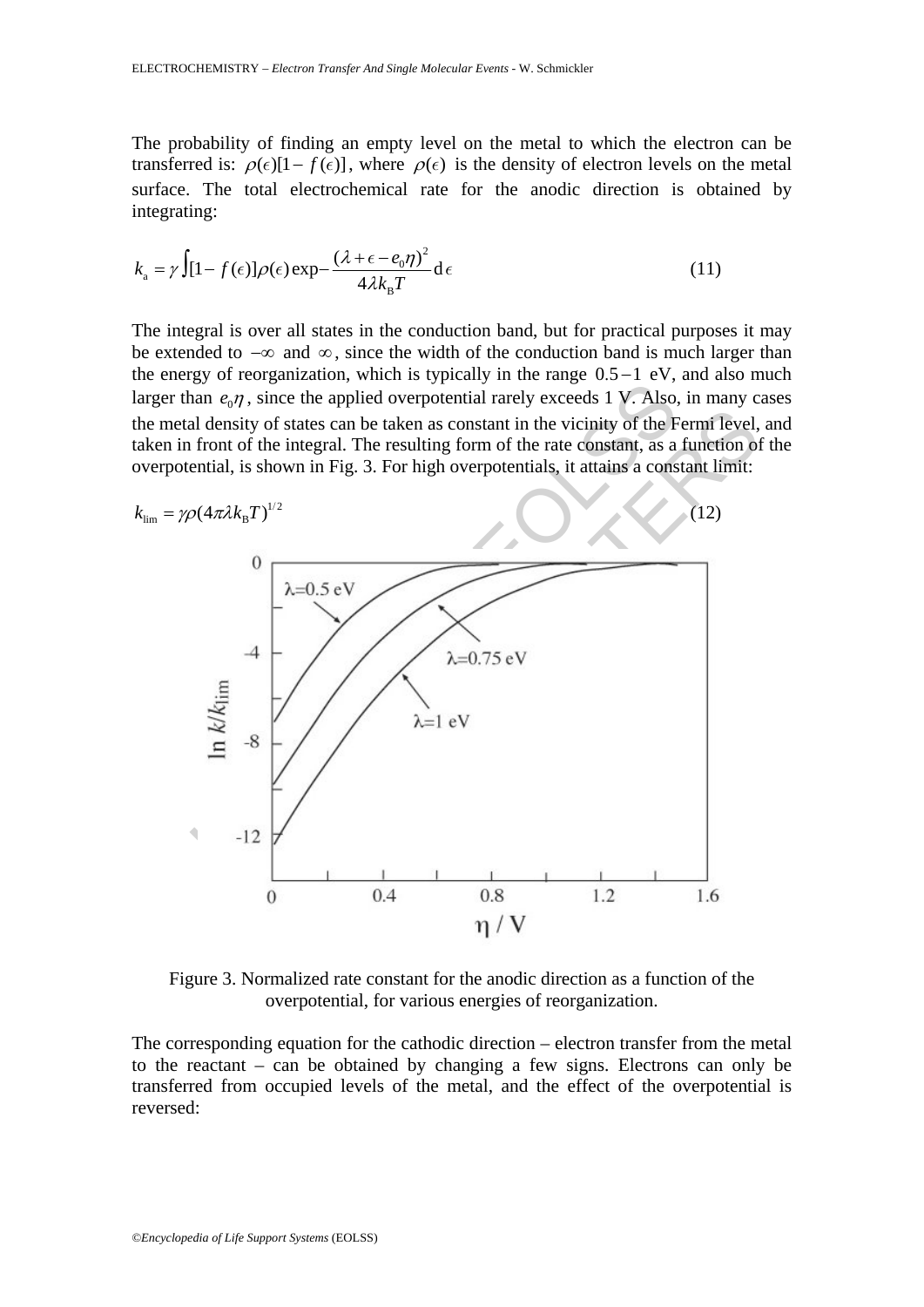$$
k_{\rm c} = \gamma \int f(\varepsilon) \rho(\varepsilon) \exp{-\frac{(\lambda - \varepsilon + e_0 \eta)^2}{4\lambda k_{\rm B} T}} d\varepsilon
$$
 (13)

At high overpotentials, the electrochemical rates become constant. This is in contrast to the rate for homogeneous reactions as given by Eq. (8), which predicts a decrease of the rate for very high reaction free energies, when  $-\Delta G > \lambda$ ; this is known as the inverted region. For homogenous reactions such a decrease has really been observed. For electrochemical electron transfer on metals this decrease does not occur because of the large range of electronic levels available for the exchange.



Figure 4. Rate constants for the reduction of  $[Mo(CN)_8]$ <sup>3-</sup> (upper curve) and  $[ W(CN)_{8}]^{3-}$  (lower curve) on gold electrodes derived with a monolayer of  $HO(CH_2)_{16}$ SH. The electrode potential is given with respect to an Ag/AgCl electrode in saturated KCl.

Classical experiments on electron transfer reactions at bare metal electrodes are usually restricted to a small range of overpotentials, because at high overpotentials mass transfer becomes rate-determining. It is therefore difficult to show that the currentpotential curves have the sigmoidal shape shown in Fig. 3. The experiment is much easier to perform on electrodes coated with an insulating film, through which the transferring electron must tunnel, so that the reaction rate is decreased by several orders of magnitude. For this purpose, Miller and Grätzel investigated a series of outer-sphere electron-transfer reactions on gold electrodes coated with  $\omega$ -hydroxy-thiol layers about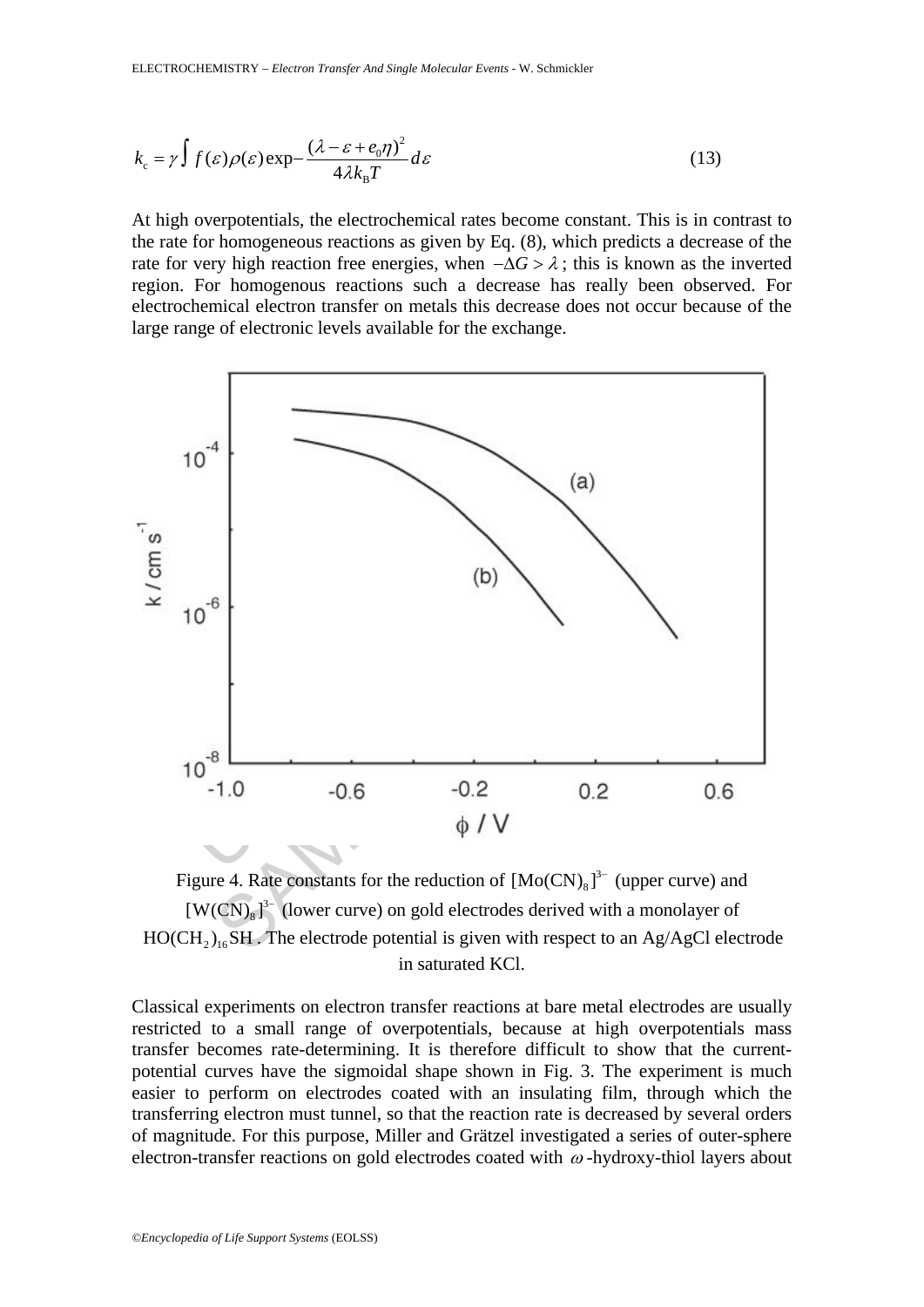20 Å thick. They recorded current-potential curves over a range of 0.5 to 1 V, and found the expected curvature in all cases investigated. Figure 4 shows the data for the reduction of  $[Mo(CN)_{6}]^{3}$  and  $[W(CN)_{8}]^{3}$ . The curves follow the theoretical equations (11) and (13) quite well. By a fitting procedure the density of states of the oxidized species can be obtained. In the case of  $[Mo(CN)_{6}]^{3-}$  one obtains an energy of reorganization of about 0.4 eV.

- -
- -
- -

TO ACCESS ALL THE 20 PAGES OF THIS CHAP<br>Visit: http://www.eolss.net/Eolss-sampleAllChapter.a<br>pappy<br>Marcus, (1965) *J. Chem. Phys.* 24 966. [Classical paper on the theory of el<br>J.<br>Hush, (1958) *J. Chem. Phys.* 28 962. [Clas SAMPLE CHAPT[ERS](https://www.eolss.net/ebooklib/sc_cart.aspx?File=E6-121-02-00) TO ACCESS ALL THE **20 PAGES** OF THIS CHAPTER, Visit: http://www.eolss.net/Eolss-sampleAllChapter.aspx

#### **Bibliography**

1. R.A. Marcus, (1965) *J. Chem. Phys* **24** 966. [Classical paper on the theory of electron transfer in solutions].

2. N.S. Hush, (1958) *J. Chem. Phys.* **28** 962. [Classical paper on the theory of electron transfer in solutions].

3. H. Gerischer, *Z.* (1960) *Phys. Chem. NF* **6** 223; **27** (1961) 40, 48. [Classical paper on electrochemical electron transfer; unfortunately in German].

4. H. Gerischer, *Z.* (1961) *Phys. Chem*; **27** (1961) 40, 48. [Classical paper on electrochemical electron transfer; unfortunately in German].

5. H.A. Kramers, (1940) Physica, Amsterdam, **7** 284. [Theory of reaction rates in condensed phases].

6. A.N. Kuznetsov, (1995) Charge Transfer in Physics, Chemistry, and Biology, Gordon and Breach, New York. [Good general source electron transfer in condensed phases].

7. R.R. Dogonadze, (1971) in Reactions of Electrons at Electrodes, edited by N.S. Hush, Interscience, London. [Review of early theory of electrochemical electron transfer].

8. W. Schmickler, (1986) J. Electroanal. Chem. Interfacial Electrochem. **204** 31. [Theory of adiabatic electrochemical electron transfer].

9. C. Miller and M. Grätzel, (1991) J. Phys. Chem. **95** 5225. [Experimental study of the relation between current and potential over a wide range].

10. T. Iwasita, W. Schmickler, and J.W. Schultze, (1985) Ber. Bunsenges. Phys. Chem. **89** 138. [Experimental study that examines the reaction rates in dependence on the nature of the metal].

11. D.E. Khoshtariya, T.D. Dolidze, L.D. Dolidze, L.D. Zusman, and D.H. Waldeck, (2001) J. Phys. Chem. A. **105** 1818. [Examines the effect of viscosity and friction on the reaction rate].

12. N. Tao, (1996) Phys. Rev. Lett. **76** 4066. [Classic experiment on electron transfer via single molecules].

#### **Biographical Sketch**

**Prof. Dr. Wolfgang Schmickler** was born in Bonn on Sept. 11, 1946. He studied physics and